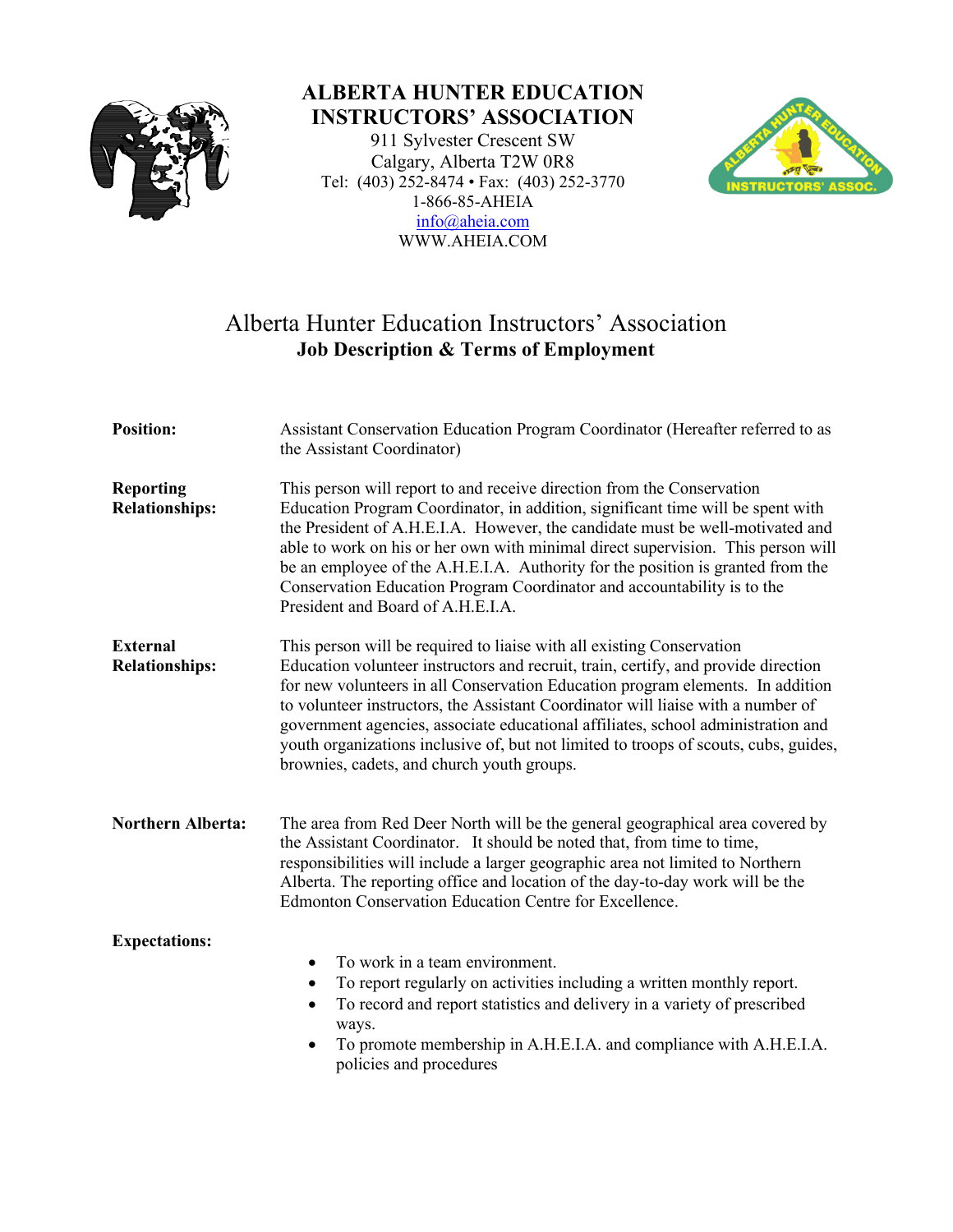The following items are of critical importance and are to be kept foremost in the completion of any of the duties mentioned under specific responsibilities:

|                                      | $\bullet$<br>$\bullet$<br>$\bullet$<br>$\bullet$<br>٠<br>$\bullet$<br>$\bullet$<br>٠<br>$\bullet$<br>$\bullet$ | Must be prepared to demonstrate a strong service mentality, treating<br>volunteers as customers. The volunteers are crucial to the continued<br>success of the Conservation Education Program elements and must<br>therefore be treated with due respect and diligence.<br>Must be honest and trustworthy.<br>Must be detail oriented.<br>Must be effective in balancing warmth with professionalism.<br>Must be a willing listener.<br>Must be adaptable and flexible.<br>Must be willing to work odd hours from time to time and the Assistant<br>Coordinator must therefore be able to work extensive evening and<br>weekends in order to accommodate the time volunteers have available.<br>Must be willing to take any additional training if asked.<br>Must be willing to do a wide variety of tasks.<br>Must be bondable.<br>Must be willing to sign a confidentiality agreement. |
|--------------------------------------|----------------------------------------------------------------------------------------------------------------|------------------------------------------------------------------------------------------------------------------------------------------------------------------------------------------------------------------------------------------------------------------------------------------------------------------------------------------------------------------------------------------------------------------------------------------------------------------------------------------------------------------------------------------------------------------------------------------------------------------------------------------------------------------------------------------------------------------------------------------------------------------------------------------------------------------------------------------------------------------------------------------|
| Specific<br><b>Responsibilities:</b> | 1)                                                                                                             | The candidate will cooperate with a network of Instructors<br>throughout Alberta who will ensure the availability of Conservation<br>Education in all locations.                                                                                                                                                                                                                                                                                                                                                                                                                                                                                                                                                                                                                                                                                                                         |
|                                      | 2)                                                                                                             | To explain Conservation Education policy and philosophy to all<br>volunteers to ensure an acceptance of and uniform application of policy<br>province wide.                                                                                                                                                                                                                                                                                                                                                                                                                                                                                                                                                                                                                                                                                                                              |
|                                      | 3)                                                                                                             | The distribution of Conservation Education supplies ensuring that all<br>involved understand user fee structure, as well as keeping an accurate<br>record of accounts receivable.                                                                                                                                                                                                                                                                                                                                                                                                                                                                                                                                                                                                                                                                                                        |
|                                      | 4)                                                                                                             | Shipping and receiving supplies will require that the candidate be<br>physically fit and able to load and unload training aids as required.                                                                                                                                                                                                                                                                                                                                                                                                                                                                                                                                                                                                                                                                                                                                              |
|                                      | 5)                                                                                                             | To contribute regularly to the A.H.E.I.A. Magazine.                                                                                                                                                                                                                                                                                                                                                                                                                                                                                                                                                                                                                                                                                                                                                                                                                                      |
|                                      | 6)                                                                                                             | To help coordinate and assist at special functions such as the<br>Sportsmen's Shows, seminars, and other scheduled programs.                                                                                                                                                                                                                                                                                                                                                                                                                                                                                                                                                                                                                                                                                                                                                             |
|                                      | 7)                                                                                                             | To organize and manage a minimum of one annual youth seminar at each<br>of the Association properties: Alford Lake Conservation Education<br>Centre for Excellence, Calgary Firearms Centre, Calgary Conservation<br>Education Centre for Excellence, and the Edmonton Conservation<br>Education Centre for Excellence.                                                                                                                                                                                                                                                                                                                                                                                                                                                                                                                                                                  |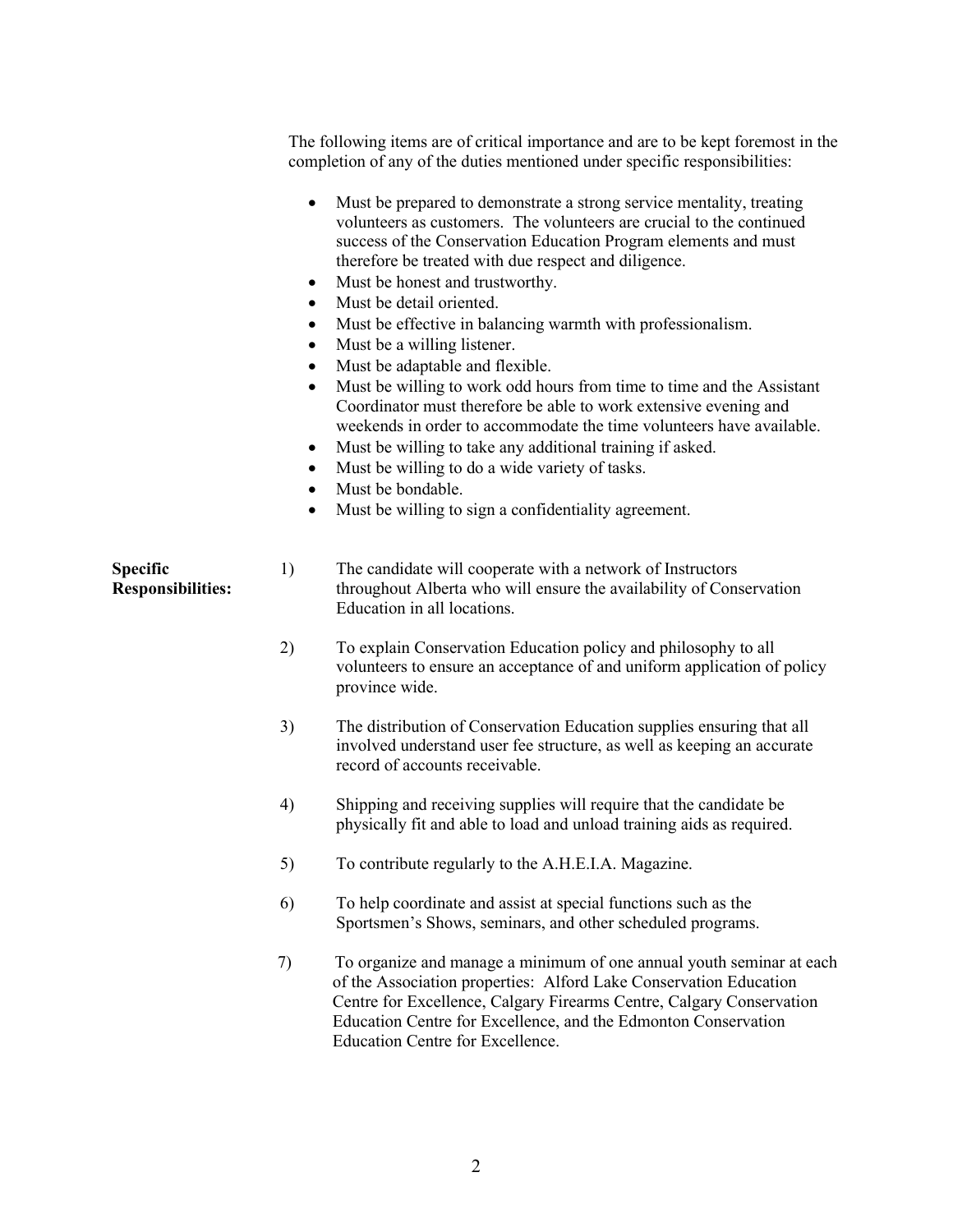- 8) To create and organize a minimum of one youth summer program at Alford Lake Conservation Education Centre for Excellence for a minimum of one week per year.
- 9) To create and coordinate a youth shotgun shooting league at the Calgary Firearms Centre.
- 10) To create and coordinate a youth archery league using the archery simulator in the Calgary Centre and the outdoor facilities at the Calgary Firearms Centre.
- 11) To create instructor programs providing incentive for volunteers to participate and consider entry into Conservation Education as instructors.
- 12) To create an annual youth and/or women's competition for shotgun, rifle and archery.
- 13) To assist with the delivery of a youth fishing program allowing opportunity for students to participate province wide.
- 14) To work with the Program Co-ordinator to organize the First Time Hunter Program and to work to grow its reach and success exponentially.
- 15) To operate a "mobile learning centre" for the Report-a-Poacher (RAP) Program. This program will travel to schools throughout the province to engage students of all ages with AHEIA's Hunter Mentor Program and the RAP Program.
- 16) To assist in all other facets of Conservation Education Program delivery from time to time on an as required basis.
- 17) To undertake other duties as required.

**Qualifications:** A College Diploma in Resource Technology, or a University Degree in Resource Management, or the equivalent in training and experience.

- Strong public relations and interpersonal skills.
- A strong background in all Conservation Education Program elements.
- Ability to effectively motivate and supervise projects to their successful and timely completion.
- Ability to be a self-starter.
- **Salary:** Commensurate with experience and the ability of the A.H.E.I.A., acting as a charitable foundation, to raise grants, donations, or other funding to provide remuneration for this position. The Assistant Coordinator must have his/her own transportation, although A.H.E.I.A. provided vehicles may be available from time to time. If a personal vehicle is used on the Association's behalf, reimbursement will be made on a per kilometre basis with prior approval for use.